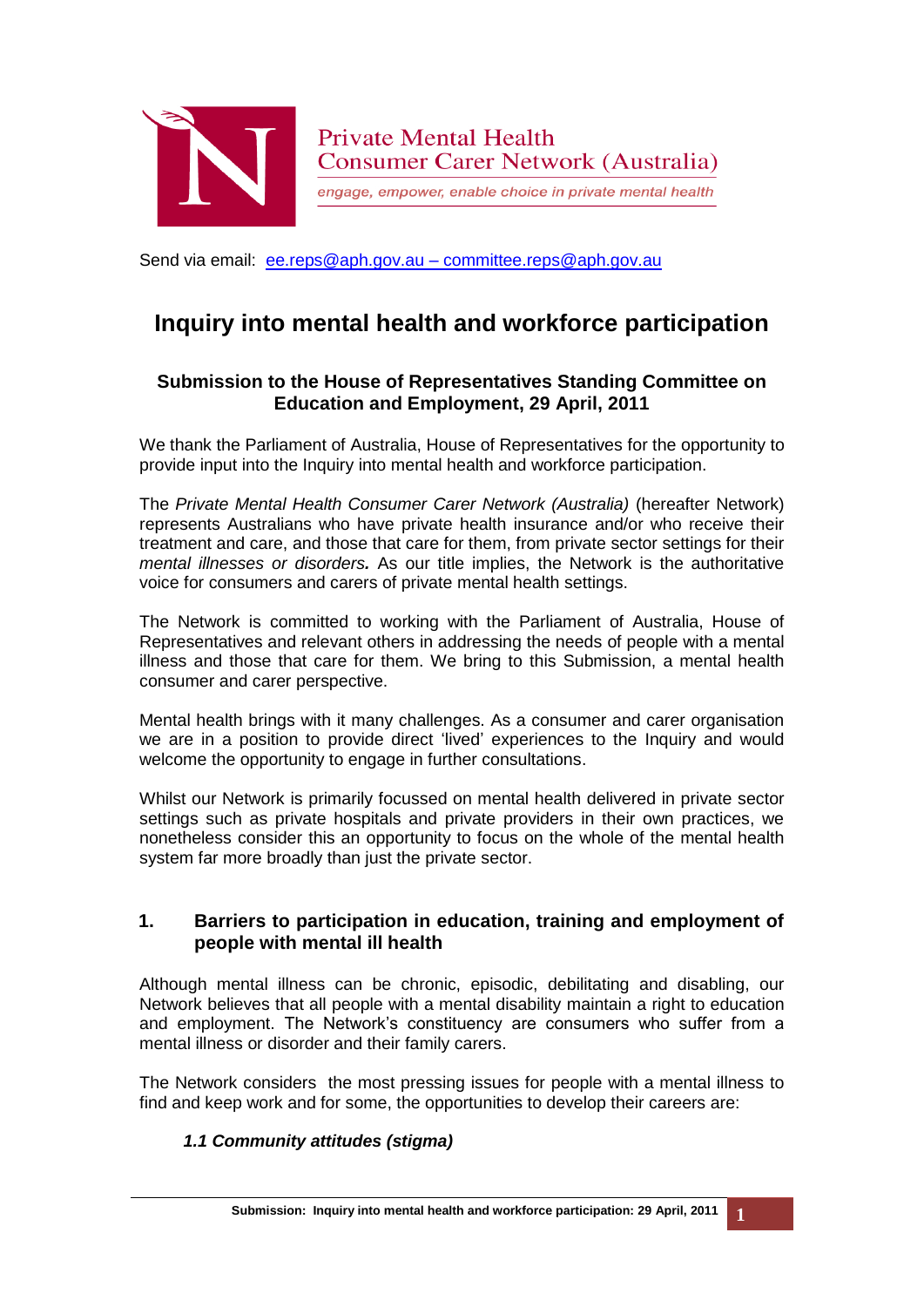The very nature of the health condition of our members often provides an avenue for stigma to be present in some form.

A mental health consumer's condition is highly sensitive and any disclosure can, and indeed often does, result in discriminatory practices. These can range from not gaining employment in the first place, to struggling to cope with the mental illness and work commitments, often resulting in an inability to retain employment.

Disclosure of a mental illness is often a requirement in an application for some areas of employment—and in some circumstances reasonably so. However the applicant often experiences anxiety as to how this information will be treated and wonders whether this will automatically exclude them from interview processes. Experience with some employers has resulted in the strong belief that the employers are not prepared to "take a risk" as they perceive it to be.

Further, in the working environment itself, workers often reveal their hostility to people with a disability, speaking in a derisory or derogatory way, reflecting more widely held community attitudes. This creates an environment that adds to the difficulties that a mentally ill person has in managing an illness and coping with the work environment.

#### *1.2 Misunderstanding of the impact of a psychiatric disability*

Many people who suffer from a mental illness, carry a heavy burden of general ill health, suffer great emotional pain and struggle to keep their disability stable. The community, Government or disability support services including Centrelink do not generally acknowledge these barriers or know the best way to provide support. Many potential employers and support services staff are inexperienced and generally uninformed about the nature of mental illness and the impact this has on the lives of the people. Many people with a psychiatric disability indeed wish to be employed in some form or another, as do other people in the community.

#### *1.2.3 Episodic nature of psychiatric disability*

One of the most misunderstood aspects of psychiatric disability is the often episodic nature of the illness. Some people can function in the community and life situations sometimes without incident, until they relapse into mental illness. This relapse is often rapid, seemingly with little cognition regarding the onset and is totally disabling in its force. Swift intervention is required, often needing hospitalisation to stabilise the condition. These periods of hospitalisation and rehabilitation can last many months, sometimes longer, with accompanying and associated disability.

There should be support provided by experienced Mental Health/Disability Support workers to educate the employer and other employees about mental illness and to provide ongoing support in the workplace for the person with mental illness returning to work.

#### *1.2.4 Chronic and multiple diagnoses*

One of the persistent difficulties of people diagnosed with a mental illness, is the chronic nature of these illnesses, with many suffering associated, yet separate multiple diagnoses. These can be exacerbated by the use of drug and alcohol in an attempt to reduce, either knowingly or not, the emotional suffering.

#### *1.2.5 Ability to care for self*

There are some mental illnesses which can rob people of the very ability to care for themselves. Again, this can be episodic in nature, yet crippling in effect.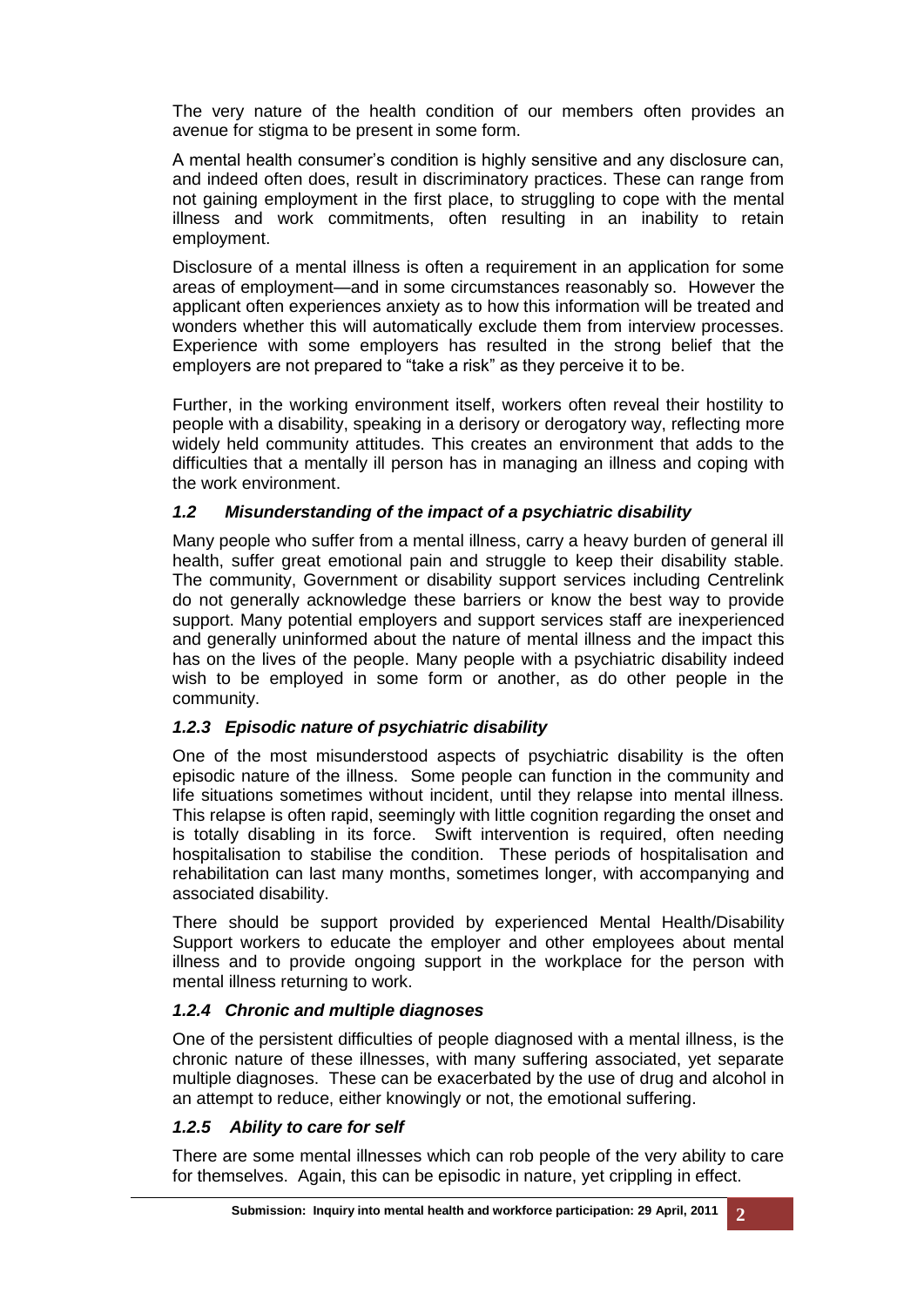In summarising these issues, some of the key areas required to be addressed in regard to meaningful participation by people with mental illness include:

- the availability of appropriate training and employment opportunities;
- non-discriminatory work places;
- financial incentives to employment; and
- the impact on an individual's welfare payments when they enter the workforce.

## **2. Ways to enhance access to and participation in education, training and employment of people with mental ill health through improved collaboration.**

We know that a great many people with a mental illness would choose to find some sort of meaningful employment, study, follow a career path and live within the community. Many psychiatrically disabled people are already skilled or talented in some way.

Some employers equate mental illness with intellectual disability, or poor educational achievement. Many mentally ill consumers do not need basic skills training, though this seems often to be a 'taken for granted' requirement. Again, community acceptance is crucial. What consumers require is support, and training where required, to both obtain and retain employment. Not all consumers are on a Disability Support Pension (DSP), but if they are, the system can discourage a consumer from trialling employment as their DSP is immediately reviewed. There needs to be a lengthy period of grace where the consumer can gradually return to work without their DSP being affected, until such time they have resumed on a fulltime and long-term basis.

#### **2.1 Welfare Payments**

Many consumers are not on DSP, but may be on Newstart or the Personal Support Program (PSP). The PSP is a proven avenue for supporting consumers to move back into and retain employment, and should be expanded to include more consumers that are currently on Newstart.

There are some wonderful initiatives around Australia including the VETE statewide program in NSW. This allows direct support for people to attend TAFE courses, supported and encouraged directly by appropriately trained staff. This sees consumers attending courses, work experience and re-engaging within the workforce.

## **3. Strategies to improve the capacity of individuals, families, community members, co-workers and employers to respond to the needs of people with mental ill health.**

We have set out below some possible strategies:

- Community campaign highlighting the ability of people with a mental illness to be a valuable member of the workforce and of their right to work;
- The retention for a two year period of the abeyance of the Disability Support Pension is fundamental to the attempt to engage in meaningful employment;